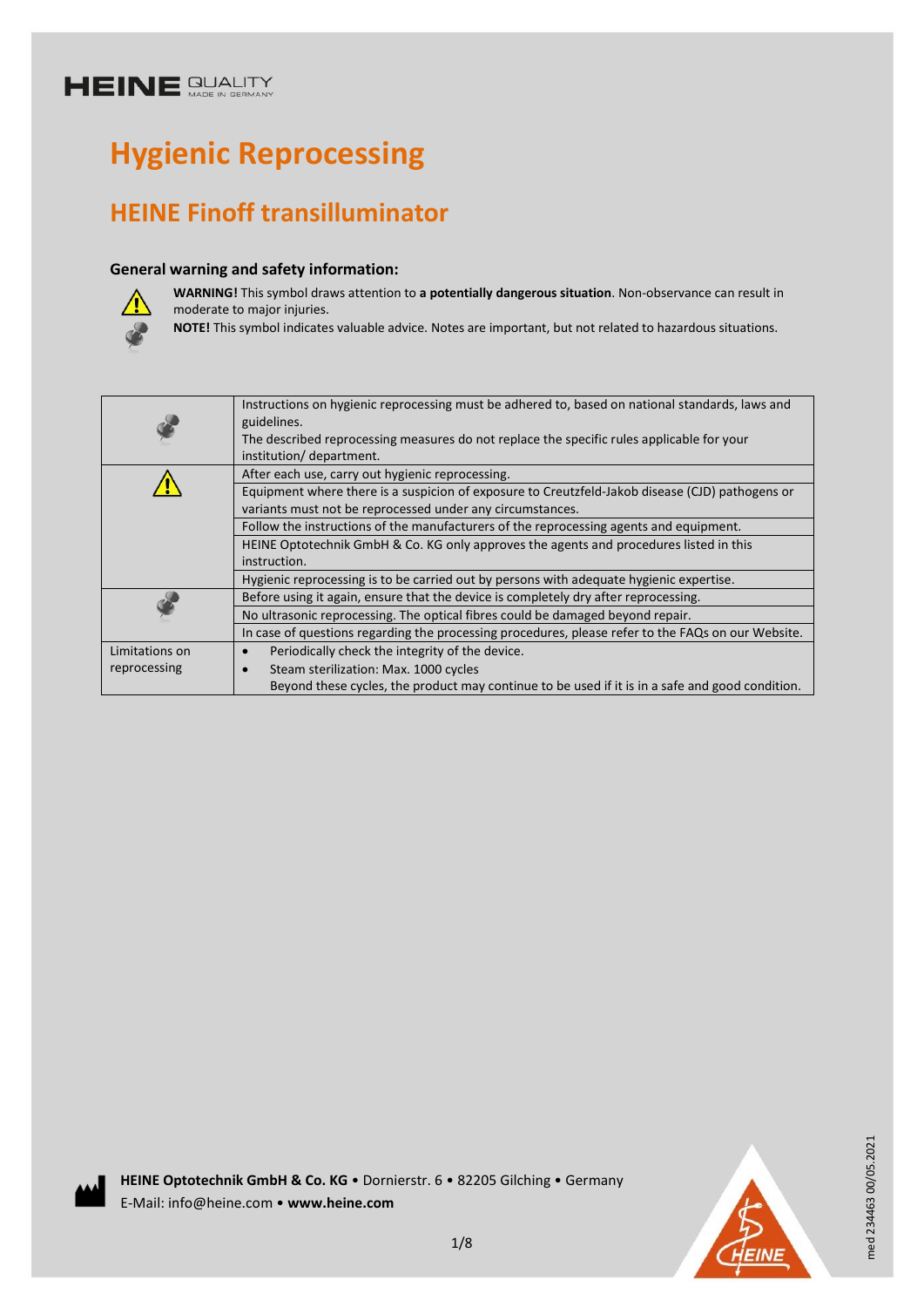$\sqrt{r}$ 

### **Choice of the reprocessing procedure**

The hygienic classification (Spaulding classification) of the instruments, as well as the decision for one of the offered reprocessing procedures, is the responsibility of the user or the qualified person(s) responsible for reprocessing. Internal regulations of your hospital/ institution, national directives, recommendations, standards and laws need to be considered.

If you, the user or the qualified person responsible for reprocessing, have classified the Finoff transilluminator as **"noncritical**" (Spaulding classification) then wipe disinfection can be performed (**see chapter A**).

Otherwise (e.g. for scleral illumination with aperture cap), fungicidal, bactericidal (including mycobacteria) und virucidal disinfection (i.e. manual cleaning with immersion-disinfection or automated cleaning and disinfection) and/or sterilization shall be performed (**see chapter B-E**).

#### **Choose one of the following reprocessing methods:**

|               |                         | <b>Cleaning and disinfection</b> |                                                  |                                      |                                                                                                                   |
|---------------|-------------------------|----------------------------------|--------------------------------------------------|--------------------------------------|-------------------------------------------------------------------------------------------------------------------|
|               |                         | <b>Wipe</b><br>disinfection      | <b>Automated</b><br>cleaning and<br>disinfection | <b>Manual cleaning</b><br>(brushing) | Fungicidal,<br>bactericidal<br>(including<br>mycobacteria) und<br>virucidal manual<br>disinfection<br>(immersion) |
|               | <b>No sterilization</b> | Chapter A                        | Chapter B                                        | Chapter C                            |                                                                                                                   |
| Sterilization | <b>Steam</b>            |                                  | Chapter D                                        | Chapter E                            |                                                                                                                   |





med 234463 00/05.2021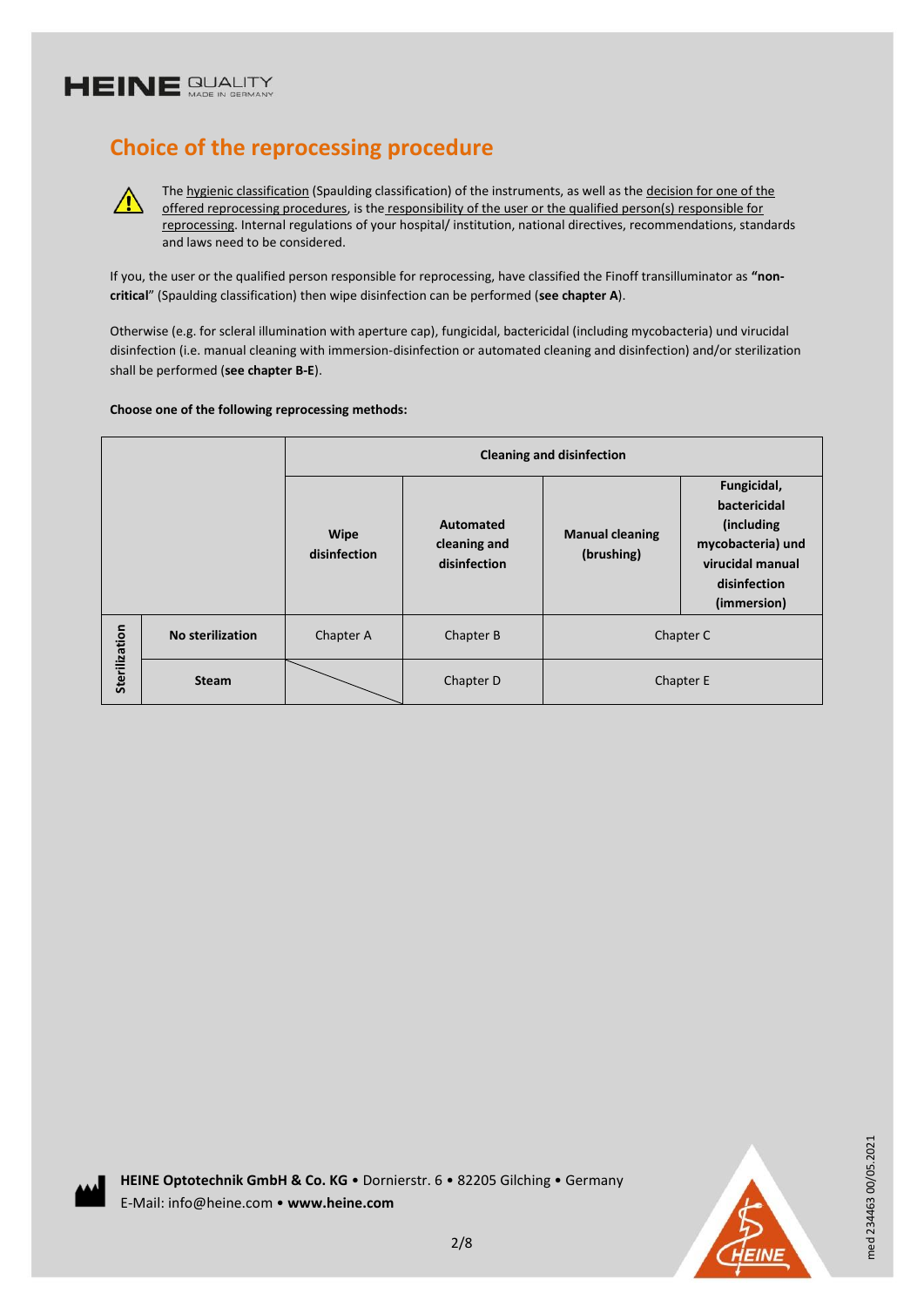### **Chapter A: Wipe disinfection**

#### **1. Preparation**

Disassemble the aperture cap with Cobalt blue filter from the Finoff transilluminator and reprocess it separately just like the Finoff transilluminator.

#### **2. Manual cleaning and disinfection**

Pay attention that all surfaces are completely moistened for the complete exposure time specified by the

disinfectant manufacturer. If necessary, increase the number of wiping procedures and or the number of wipes. *Equipment*

 Disinfection wipes: alcohol and/or quarternary ammonium compounds (e. g. Super Sani-Cloth by PDI or Clinell Universal Wipes) which are fungicidal, bactericidal (including mycobacteria) und virucidal and have confirmed efficacy against Hepatitis B

#### *Implementation*

- Clean and disinfect the device manually.
- Pay particular attention to difficult to access areas.
- Thoroughly wipe the touched areas.
- For removing the disinfectant and drying afterwards, follow the instructions provided by the disinfectant manufacturer.

#### **3. Inspection and function testing**

- $\sqrt{N}$
- Check the Finoff transilluminator and the aperture cap with Cobalt blue filter for any visible contaminants or abrasions. Reprocess again if necessary. Dispose if the contaminants cannot be removed.
- Check the product, especially the aperture cap with Cobalt blue filter for sharp edges.
- Do not use the product if there are visible signs of damage.

#### **4. Storage**

Store it in such a way that it is protected from recontamination, dust and moisture.





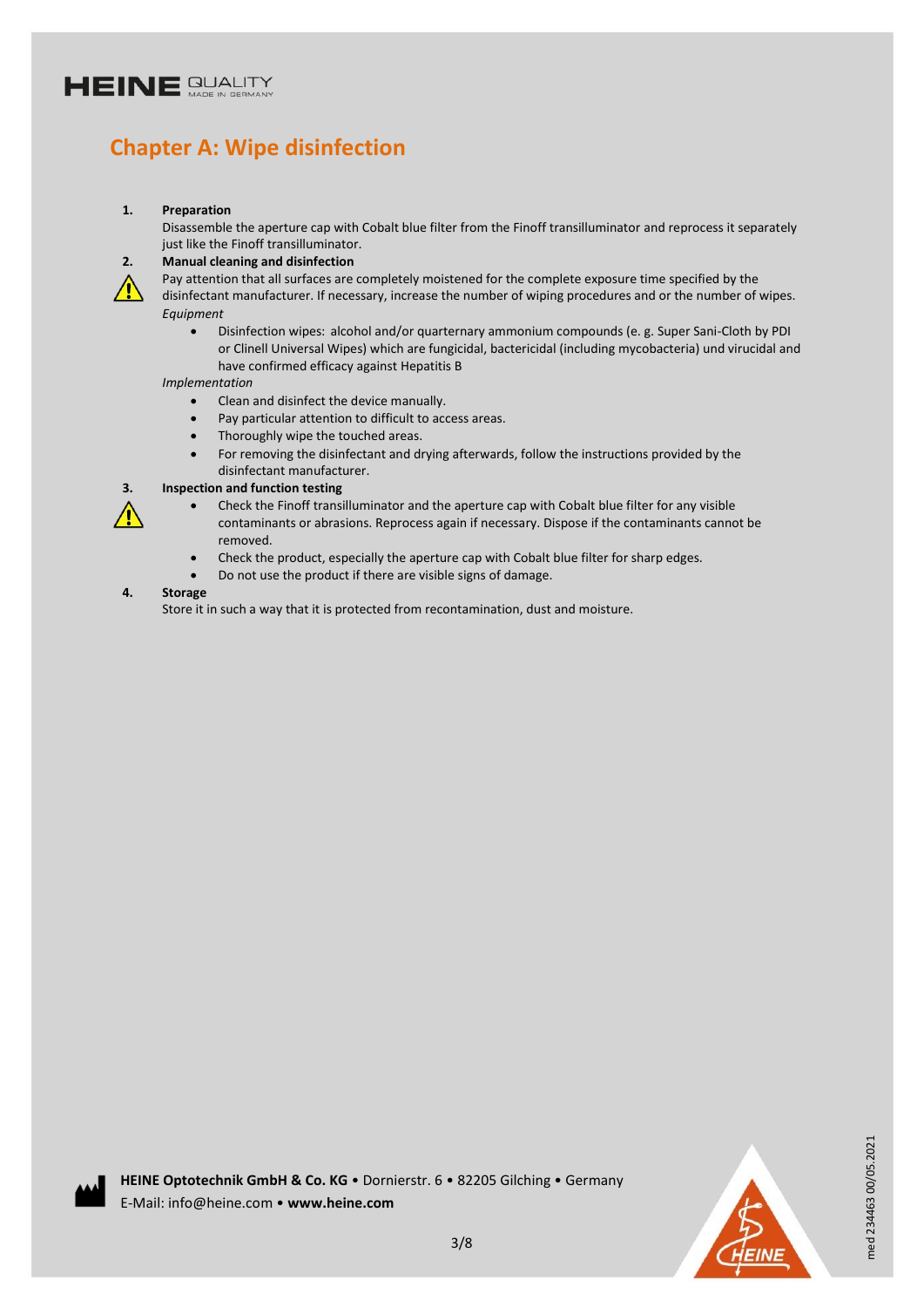### **Chapter B: Automated cleaning and disinfection**

#### **1. Point of use**

Gross contamination must be removed soon after use, e. g. with a disposable wet wipe or enzymatic pre-cleaner. **2. Containment and transportation**

Reprocess as soon as possible following use.

#### **3. Preparation**

Disassemble the Finoff transilluminator from the handle and reprocess the handle separately.

Remove the lamp from the Finoff transilluminator. It won't be reprocessed.

Disassemble the aperture cap from the Finoff transilluminator and reprocess it separately just like the Finoff transilluminator.

**4. Cleaning and disinfection** 

If it is required in your institution or your country, you can perform manual cleaning by brushing before automated cleaning and disinfection.

#### **4.1 Automated cleaning and disinfection**

#### *Equipment*

- Washer/disinfector that conforms to the requirements of ISO 15883 or has a validated procedure corresponding to ISO 15883.
- Cleaning agent: enzymatic or neutral to mildly alkaline (e. g. CIDEZYME).
- Neutralizing agent if specified by the cleaning agent manufacturer.

#### *Implementation*

- Chose a suitable cleaning agent and cleaning program (according to ISO 15883).
- Recommendation: A program with disinfection lasting at least 5 min. at 93 °C or an alternative, comparable program. (e. g. Vario TD program by Miele)

#### **5. Remounting**

Insert the lamp back into the Finoff transilluminator

#### **6. Inspection**

- ⁄ I
- Check the Finoff transilluminator and the aperture cap for any visible contaminants or abrasions. Reprocess again if necessary. Dispose if the contaminants cannot be removed.
- Check the product, especially the aperture cap for sharp edges.
- Do not use the product if there are visible signs of damage.

#### **7. Storage**

Store it in such a way that it is protected from recontamination, dust and moisture.



med 234463 00/05.2021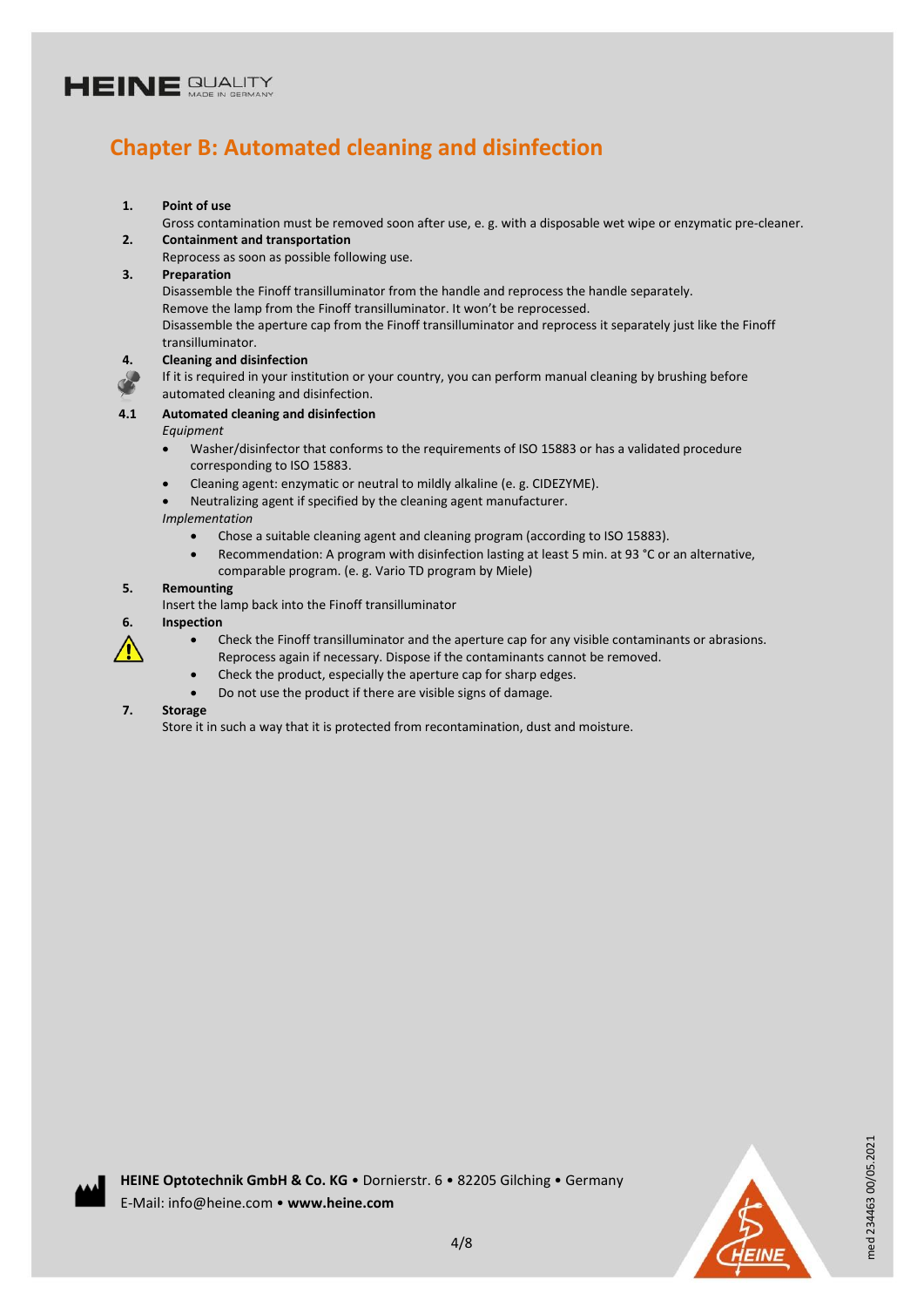### **Chapter C:Manual cleaning (brushing) and manual disinfection (immersion)**

#### **1. Point of use**

Gross contamination must be removed soon after use, e. g. with a disposable wet wipe or enzymatic pre-cleaner. **2. Containment and transportation**

Reprocess as soon as possible following use.

#### **3. Preparation**

Disassemble the Finoff transilluminator from the handle and reprocess the handle separately.

Remove the lamp from the Finoff transilluminator. It won't be reprocessed.

Disassemble the aperture cap from the Finoff transilluminator and reprocess it separately just like the Finoff transilluminator.

#### **4. Manual cleaning by brushing**

#### *Equipment*

- Cleaning agent: enzymatic or neutral to mildly alkaline (e. g. CIDEZYME).
- Warm (30 40 °C) demineralized water, Soft plastic brushes.

*Implementation*

- Soak the Finoff transilluminator and the aperture cap for 1 min. submerged in the cleaning solution (30 - 40 °C).
- Clean all surfaces of the Finoff transilluminator and the aperture cap by brushing (submerged in the cleaning solution).
- Pay particular attention to recesses, ridges, difficult to access areas of the snap-in mechanism.
- For removing the cleaning agent and drying afterwards, follow the instructions provided by the manufacturer of the cleaning agent.

#### **5. Manual immersion disinfection**

#### *Equipment*

- Disinfecting agent (fungicidal, bactericidal (including mycobacteria) und virucidal) for immersion disinfection (compatible with cleaning agent): Quarternary ammonium compounds (e. g. neodisher Septo MED)
	- or agent ortho-phthalaldehyde (e. g. CidexOPA)

*Implementation*

- Immerse the Finoff transilluminator and the aperture cap in the disinfectant solution as specified by the manufacturer of the disinfectant.
- Pay particular attention to maintain the specified concentrations, temperatures and the contact times.
- For removing the disinfectant and drying afterwards, follow the instructions provided by the manufacturer of the disinfectant.

#### **6. Remounting**

Insert the lamp back into the Finoff transilluminator

#### **7. Inspection**

∕≬`

- Check the Finoff transilluminator and the aperture cap for any visible contaminants or abrasions. Reprocess again if necessary. Dispose if the contaminants cannot be removed.
- Check the product, especially the aperture cap for sharp edges.
- Do not use the product if there are visible signs of damage.

#### **8. Storage**

Store it in such a way that it is protected from recontamination, dust and moisture.



med 234463 00/05.2021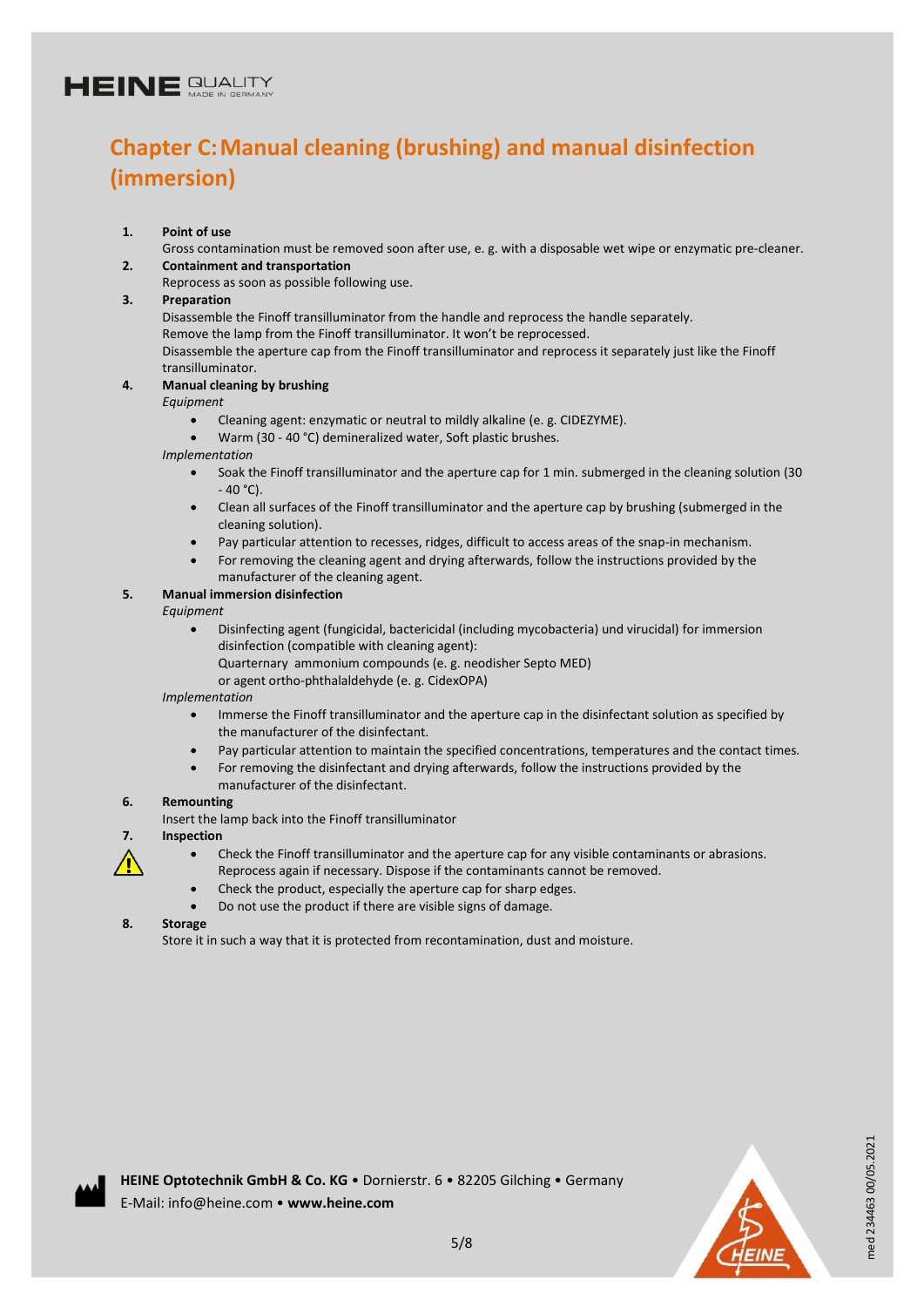### **Chapter D: Automated cleaning and disinfection, steam sterilization**

#### **1. Point of use**

Gross contamination must be removed soon after use, e. g. with a disposable wet wipe or enzymatic pre-cleaner. **2. Containment and transportation**

#### Reprocess as soon as possible following use.

#### **3. Preparation**

Disassemble the Finoff transilluminator from the handle and reprocess the handle separately.

Remove the lamp from the Finoff transilluminator. It won't be reprocessed.

Disassemble the aperture cap from the Finoff transilluminator and reprocess it separately just like the Finoff transilluminator.



#### **4. Cleaning and disinfection**

If it is required in your institution or your country, you can perform manual cleaning of the Finoff transilluminator and the aperture cap by brushing before automated cleaning and disinfection.

#### **4.1 Automated cleaning and disinfection**

#### *Equipment*

- Washer/disinfector that conforms to the requirements of ISO 15883 or has a validated procedure corresponding to ISO 15883.
- Cleaning agent: enzymatic or neutral to mildly alkaline (e. g. CIDEZYME).
- Neutralizing agent if specified by the cleaning agent manufacturer.

#### *Implementation*

- Chose a suitable cleaning agent and cleaning program (according to ISO 15883).
- Recommendation: A program with disinfection lasting at least 5 min. at 93 °C or an alternative, comparable program (e. g. Vario TD program by Miele).

#### **5. Inspection**



- Check the Finoff transilluminator and the aperture cap for any visible contaminants or abrasions. Reprocess again if necessary. Dispose if the contaminants cannot be removed.
- Check the product, especially the aperture cap for sharp edges.
- Do not use the product if there are visible signs of damage.

#### **6. Packaging for sterilization**

Pack the Finoff transilluminator and the aperture cap individually in single or double standardized sterilization pouches suitable for the selected sterilization process.

#### **7. Steam sterilization**

#### *Equipment*

Steam sterilizer (Class B according to DIN EN 13060)

*Implementation*

Use one of the following programs (ISO 17665):

Fractionated vacuum procedure (at least 3 pre-vacuum cycles) and Gravitation procedure:

- Sterilization temperature: at least 132 °C (max. 134 °C)
- Exposure time/holding time: at least 3 min.
- Drying time: at least 20 min.

#### **8. Storage**

Store it in such a way that it is protected from recontamination, dust and moisture.

#### **9. Remounting**

Insert the lamp back into the Finoff transilluminator



med 234463 00/05.2021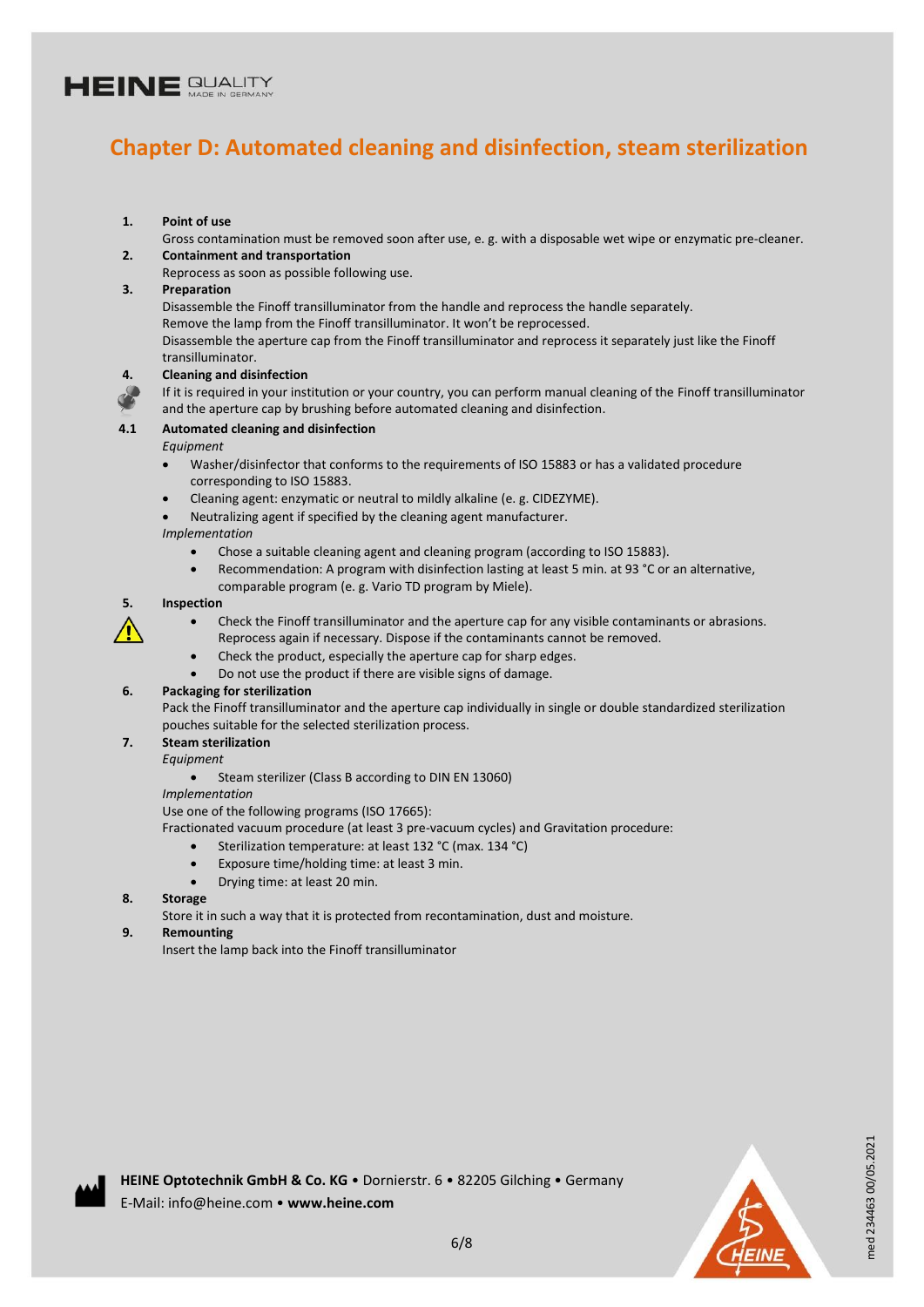## **Chapter E: Manual cleaning (brushing), manual disinfection (immersion) and steam sterilization**

#### **1. Point of use**

- Gross contamination must be removed soon after use, e. g. with a disposable wet wipe or enzymatic pre-cleaner. **2. Containment and transportation**
- Reprocess as soon as possible following use.

#### **3. Preparation**

Disassemble the Finoff transilluminator from the handle and reprocess the handle separately.

Remove the lamp from the Finoff transilluminator. It won't be reprocessed.

Disassemble the aperture cap from the Finoff transilluminator and reprocess it separately just like the Finoff transilluminator.

#### **4. Manual cleaning by brushing**

*Equipment*

- Cleaning agent: enzymatic or neutral to mildly alkaline (e. g. CIDEZYME).
- Warm (30 40 °C) demineralized water, Soft plastic brushes.

*Implementation*

- Soak the Finoff transilluminator and the aperture cap for 1 min. submerged in the cleaning solution (30-40 °C).
- Clean all surfaces of the Finoff transilluminator and the aperture cap by brushing (submerged in the cleaning solution).
- Pay particular attention to recesses, ridges, difficult to access areas of the snap-in mechanism.
- For removing the cleaning agent and drying afterwards, follow the instructions provided by the manufacturer of the cleaning agent.

#### **5. Manual immersion disinfection**

*Equipment*

- Disinfecting agent (fungicidal, bactericidal (including mycobacteria) und virucidal) for immersion disinfection (compatible with cleaning agent):
	- Quarternary ammonium compounds (e. g. neodisher Septo MED)
	- or agent ortho-phthalaldehyde (e. g. CidexOPA)

*Implementation*

- Immerse the Finoff transilluminator and the aperture cap in the disinfectant solution as specified by the manufacturer of the disinfectant.
- Pay particular attention to maintain the specified concentrations, temperatures and the contact times.
- For removing the disinfectant and drying afterwards, follow the instructions provided by the manufacturer of the disinfectant.

#### **6. Inspection**

- Check the Finoff transilluminator and the aperture cap for any visible contaminants or abrasions.
- Reprocess again if necessary. Dispose if the contaminants cannot be removed.
- Check the product, especially the aperture cap for sharp edges.
- Do not use the product if there are visible signs of damage.

#### **7. Packaging for sterilization**

Pack the Finoff transilluminator and the aperture cap individually in single or double standardized sterilization pouches suitable for the selected sterilization process.

#### **8. Steam sterilization**

- *Equipment*
	- Steam sterilizer (Class B according to DIN EN 13060)

#### *Implementation*

Use one of the following programs (ISO 17665):

Fractionated vacuum procedure (at least 3 pre-vacuum cycles) and Gravitation procedure:

- Sterilization temperature: at least 132 °C (max. 134 °C)
- Exposure time/holding time: at least 3 min.
- Drying time: at least 20 min.



**HEINE Optotechnik GmbH & Co. KG** • Dornierstr. 6 • 82205 Gilching • Germany E-Mail: info@heine.com • **www.heine.com**



med 234463 00/05.2021